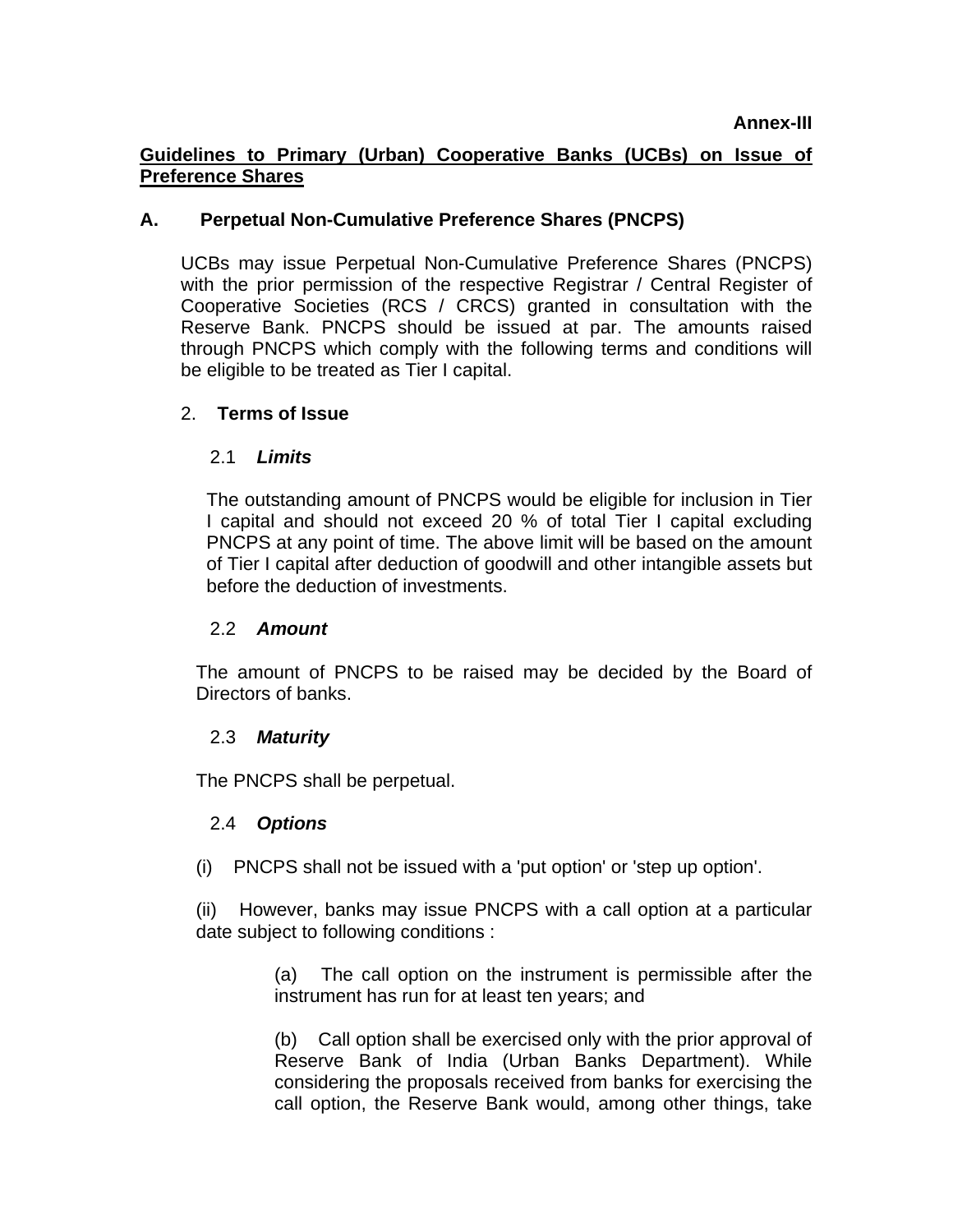into consideration the bank's CRAR position both at the time of exercise of the call option and after exercise of the call option.

### 2.5 *Classification in the Balance Sheet*

These instruments will be classified as 'capital' and shown separately in the Ba lance Sheet.

### 2.6 *Dividend*

The rate of dividend payable to the investors will be a fixed rate or a floating rate referenced to a market determined rupee interest benchmark rate

### 2.7 *Payment of Dividend*

(a) The issuing bank shall pay dividend subject to availability of distributable surplus out of current year's earnings, and if

> (i) The bank's CRAR is above the minimum regulatory requirement prescribed by the Reserve Bank;

> (ii) The impact of such payment does not result in bank's capital to risk weighted assets ratio (CRAR) falling below or remaining below the minimum regulatory requirement prescribed by the Reserve Bank; and

> (iii) While paying dividends, it may be ensured that the current year balance sheet does not show any accumulated losses

(b) The dividend shall not be cumulative. i.e., dividend missed in a year will not be paid in future years, even if adequate profit is available and the level of CRAR conforms to the regulatory minimum. When dividend is paid at a rate less than the prescribed rate, the unpaid amount will not be paid in future years, even if adequate profit is available and the level of CRAR conforms to the regulatory minimum.

(c) All instances of non-payment of dividend / payment of a dividend at a lesser rate than prescribed in consequence of conditions as at (a) above should be reported by the issuing banks to the Chief General Managers-in-Charge of Urban Banks Department, Central Office of the Reserve Bank of India, Mumbai.

## 2.8 *Seniority of Claim*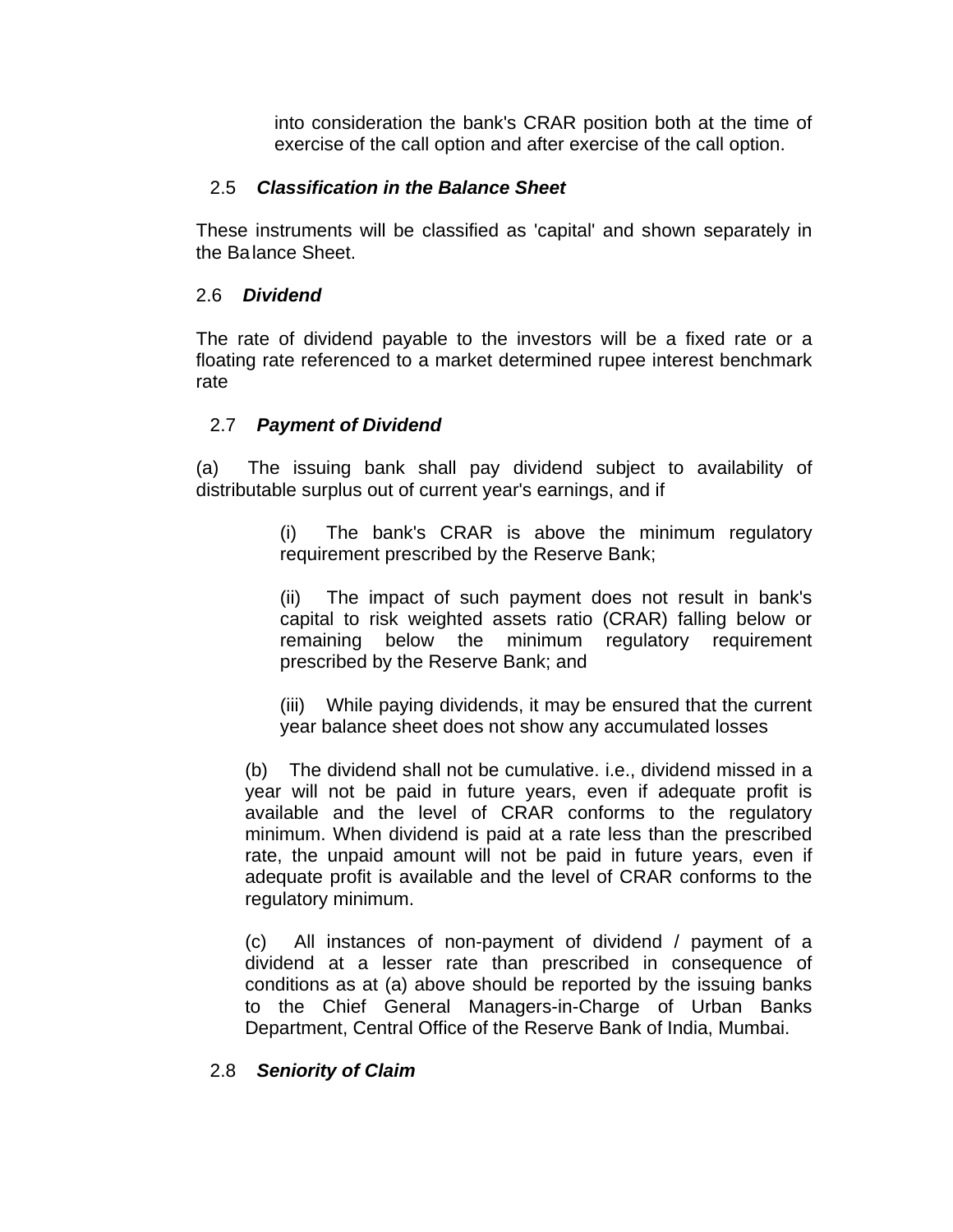The claims of the investors in PNCPS shall be senior to the claims of investors in equity shares and subordinated to the claims of all other creditors and the depositors.

# 2.9 *Voting Rights*

The investors in PNCPS will not be eligible for any voting rights.

## 2.10 *Other Conditions*

(a) PNCPS should be fully paid-up, unsecured, and free of any restrictive clauses.

(b) The PNCPS may be rated at the discretion of the issuer.

(c) Banks should comply with the terms and conditions, if any, stipulated by other regulatory authorities in regard to issue of the PNCPS, provided they do not result in violation of any of the terms and conditions specified in these guidelines. Any instance of conflict, shall be brought to the notice of the RBI for seeking confirmation of the eligibility of the instrument for inclusion in Tier I capital.

## 3. **Compliance with Reserve Requirements**

(a) The funds collected for the issue and held by the bank pending finalization of allotment of the Tier I preference shares will have to be taken into account for the purpose of calculating reserve requirements.

(b) However, the total amount raised by the bank by issue of PNCPS shall not be reckoned as liability for calculation of net demand and time liabilities for the purpose of reserve requirements and, as such, will not attract CRR / SLR requirements.

## 4. **Reporting Requirements**

Banks issuing PNCPS shall submit a report to the Chief General Managerin-charge, Urban Banks Department , Reserve Bank of India, Mumbai giving details of the capital raised, including the terms and conditions of issue as specified above together with a copy of the offer document soon after the issue is completed.

### 5. **Investment by Commercial Banks in perpetual non-cumulative preference shares issued by UCBs**

(a) Commercial banks can invest in PNCPS issued by the UCBs within the 10 % ceiling for unlisted securities or as prescribed by Department of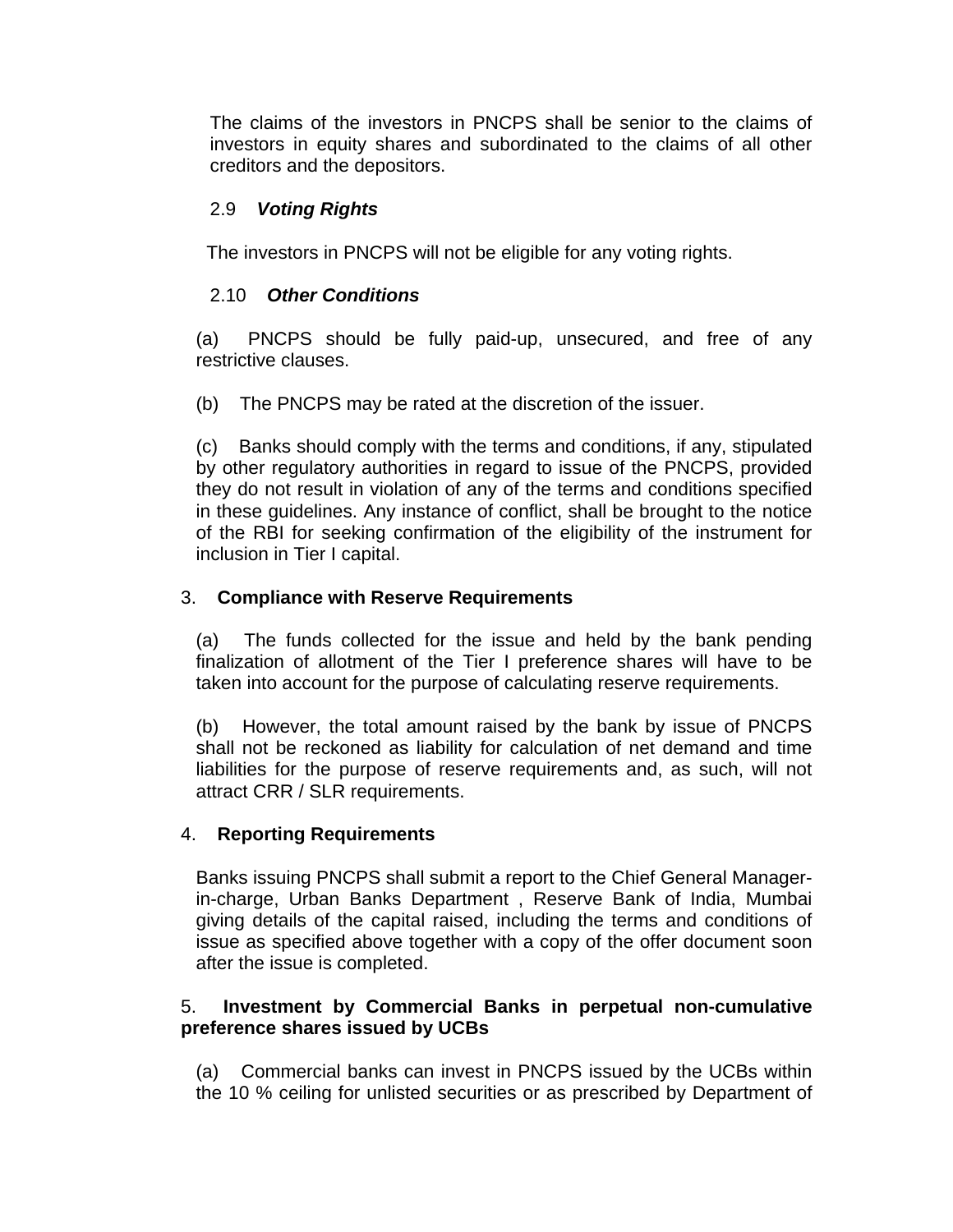Banking Operations and Development (DBOD), Central Office, Reserve Bank of India, provided they are rated.

(b) The investments in PNCPS issued by UCBs will attract such risk weight for capital adequacy purposes, as may be prescribed by DBOD.

## 6. **Investment in / Grant of Advances Against Tier I Preference Shares**

UCBs should not invest in PNCPS of other banks; nor they should grant advances against the security of the PNCPS issued by them or other banks.

## **7. Share linkage norms**

PNCPs held may be treated as shares for the purpose of compliance with extant share linking norms.

#### **B. Perpetual Cumulative Preference Shares (PCPS) / Redeemable Non-Cumulative Preference Shares (RNCPS) / Redeemable Cumulative Preference Shares (RCPS)**

## 1. **Terms of Issue**

UCBs may issue Perpetual Cumulative Preference Shares (PCPS) / Redeemable Non-Cumulative Preference Shares (RNCPS) / Redeemable Cumulative Preference Shares (RCPS) with the prior permission of the respective Registrar / Central Register of Cooperative Societies (RCS / CRCS) granted in consultation with the Reserve Bank. These three instruments will be collectively referred to as Tier II preference shares. These Tier II preference shares should be issued at par. The amounts raised through the Tier II preference shares, which comply with the following terms and conditions, will be eligible to be treated as upper Tier II capital

## 2.1 *Characteristics of the instruments*

The Tier II preference shares could be either perpetual (PCPS) or dated (RNCPS and RCPS) instruments with a fixed maturity of minimum 15 years.

#### 2.2 *Limits*

The outstanding amount of these instruments along with other components of Tier II capital shall not exceed 100% of Tier I capital at any point of time. The above limit will be based on the amount of Tier I capital after deduction of goodwill and other intangible assets but before the deduction of investments.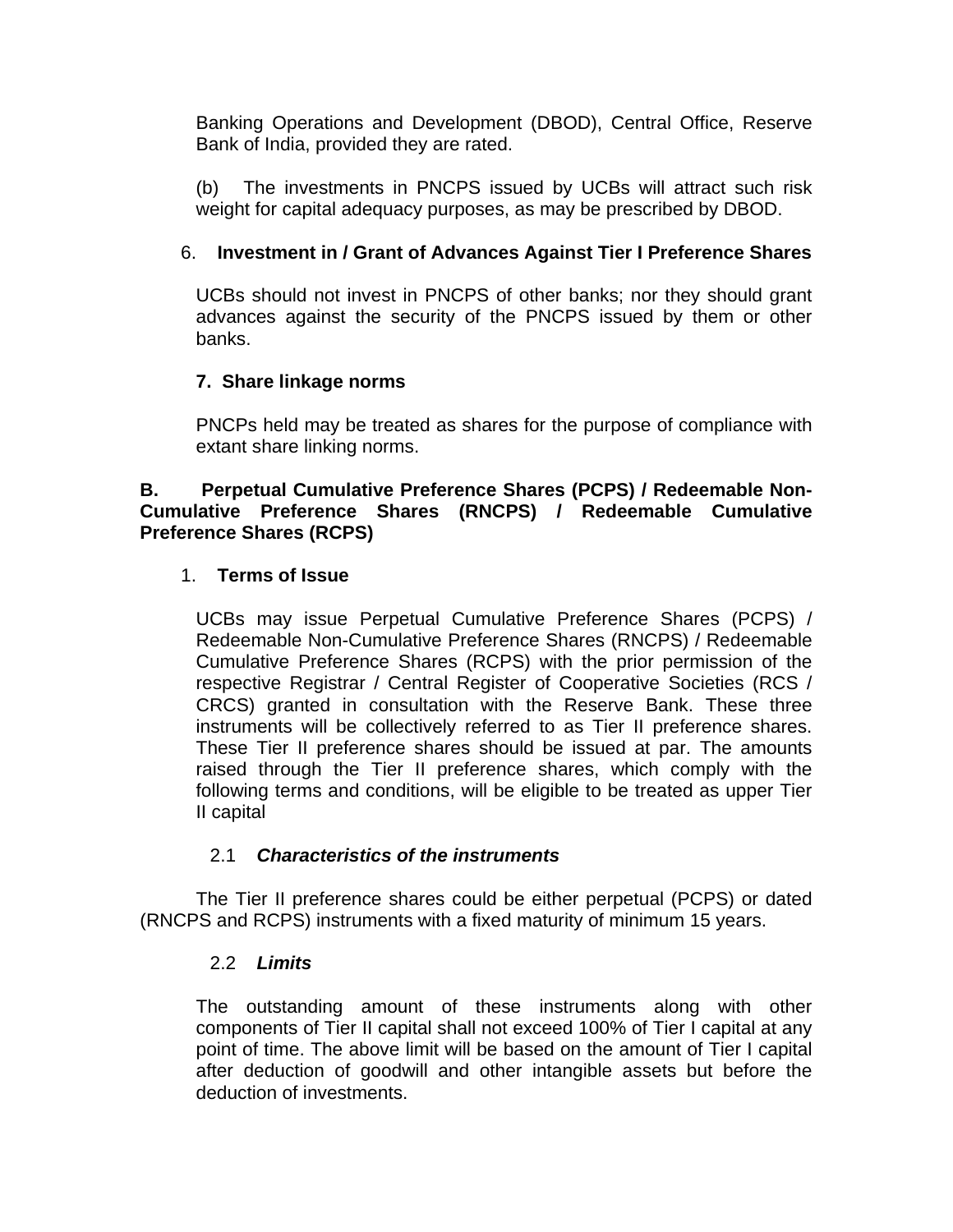### 2.3 *Amount*

The amount to be raised may be decided by the Board of Directors of banks.

## 2.4 *Options*

(i) These instruments shall not be issued with a 'put option'.

(ii) However, banks may issue the instruments with a call option at a particular date subject to strict compliance with each of the following conditions :

(a) The call option on the instrument is permissible after the instrument has run for at least ten years; and

(b) Call option shall be exercised only with the prior approval of Reserve Bank of India (Urban Banks Department). While considering the proposals received from banks for exercising the call option, the Reserve Bank would, among other things, take into consideration the bank's CRAR position both at the time of exercise of the call option and after exercise of the call option.

## 2.5 *Step-up Option*

The issuing bank may have a step-up option, which may be exercised only once during the whole life of the instrument, in conjunction with the call option, after the lapse of ten years from the date of issue. The step-up shall not be more than 100 bps. The limits on step-up apply to the all-in cost of the debt to the issuing banks.

#### 2.6. *Classification in the Balance Sheet*

These instruments will be classified as 'borrowings' and shown separately in the Balance sheet.

#### 2.7 *Coupon*

The coupon payable to the investors may be either at a fixed rate or at a floating rate referenced to a market determined rupee interest benchmark rate

#### 2.8. *Payment of Coupon*

2.8.1 *The coupon will be payable only if*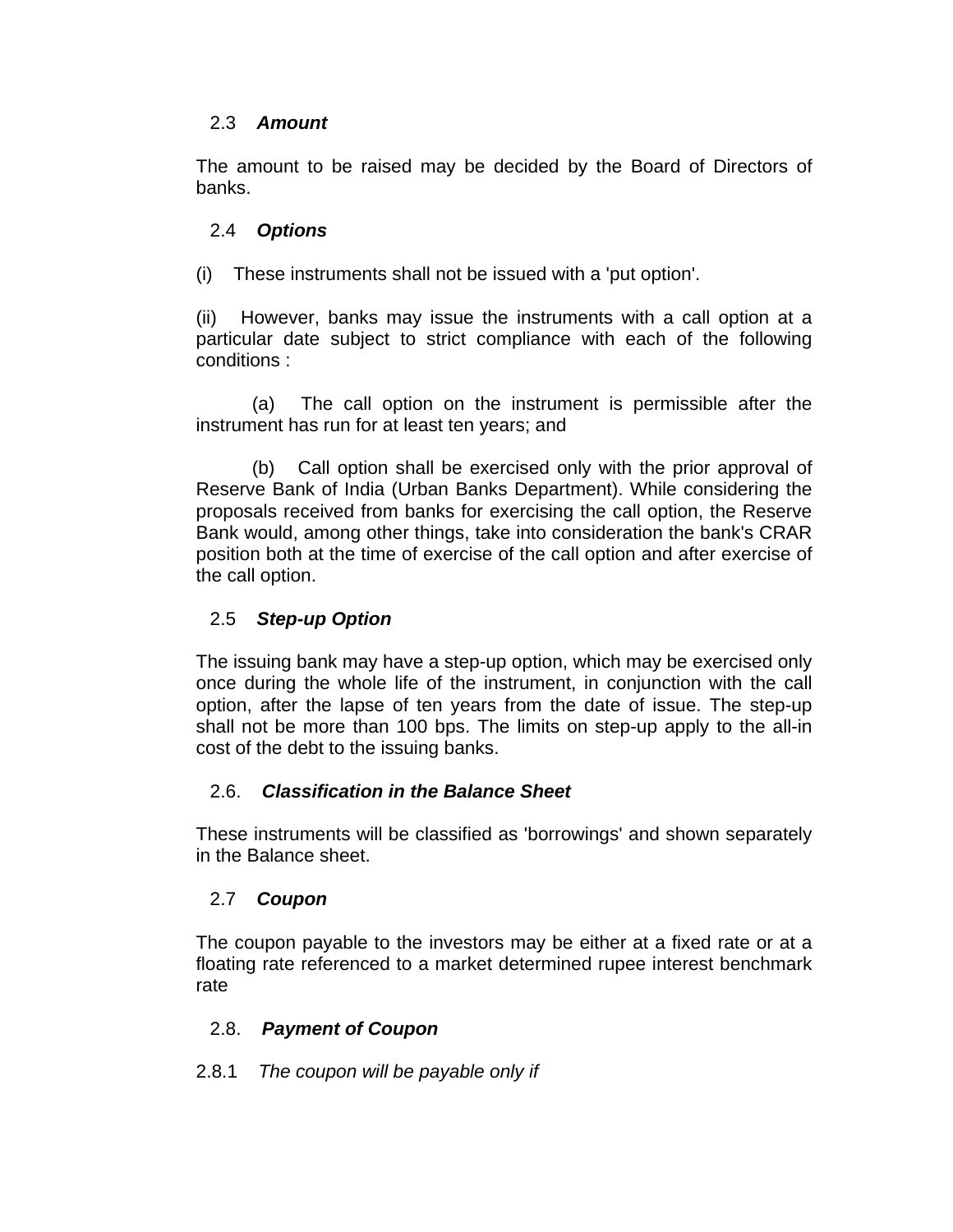(a) The bank's CRAR is above the minimum regulatory requirement prescribed by the Reserve Bank.

(b) The impact of such payment does not result in bank's CRAR falling below or remaining below the minimum regulatory requirement prescribed by the Reserve Bank.

(c) The bank does not have a net loss. For this purpose, the Net Loss is defined as either (i) the accumulated loss at the end of the previous financial year or (ii) the loss incurred during the current financial year.

(d) In the case of PCPS and RCPS the unpaid / partly unpaid coupon will be treated as a liability. The interest amount due and remaining unpaid may be allowed to be paid in later years subject to the bank complying with the above requirements.

(e) In the case of RNCPS, deferred coupon will not be paid in future years, even if adequate profit is available and the level of CRAR conforms to the regulatory minimum. The bank can however pay a coupon at a rate lesser than the prescribed rate, if adequate profit is available and the level of CRAR conforms to the regulatory minimum.

2.8.2. All instances of non-payment of interest / payment of interest at a lesser rate than prescribed rate should be notified by the issuing banks to the Chief General Managers-in-Charge of Urban Banks Department, Central Office of the Reserve Bank of India, Mumbai.

### 2.9. *Redemption / repayment of redeemable preference shares included in Upper Tier II*

Redemption of these instruments at maturity shall be made only with the prior approval of the Reserve Bank of India (Urban Banks Department) subject inter alia to the following conditions :

(a) The bank's CRAR is above the minimum regulatory requirement prescribed by the Reserve Bank.

(b) The impact of such payment does not result in bank's CRAR falling below or remaining below the minimum regulatory requirement prescribed by the Reserve Bank.

#### 2.10 *Seniority of Claim*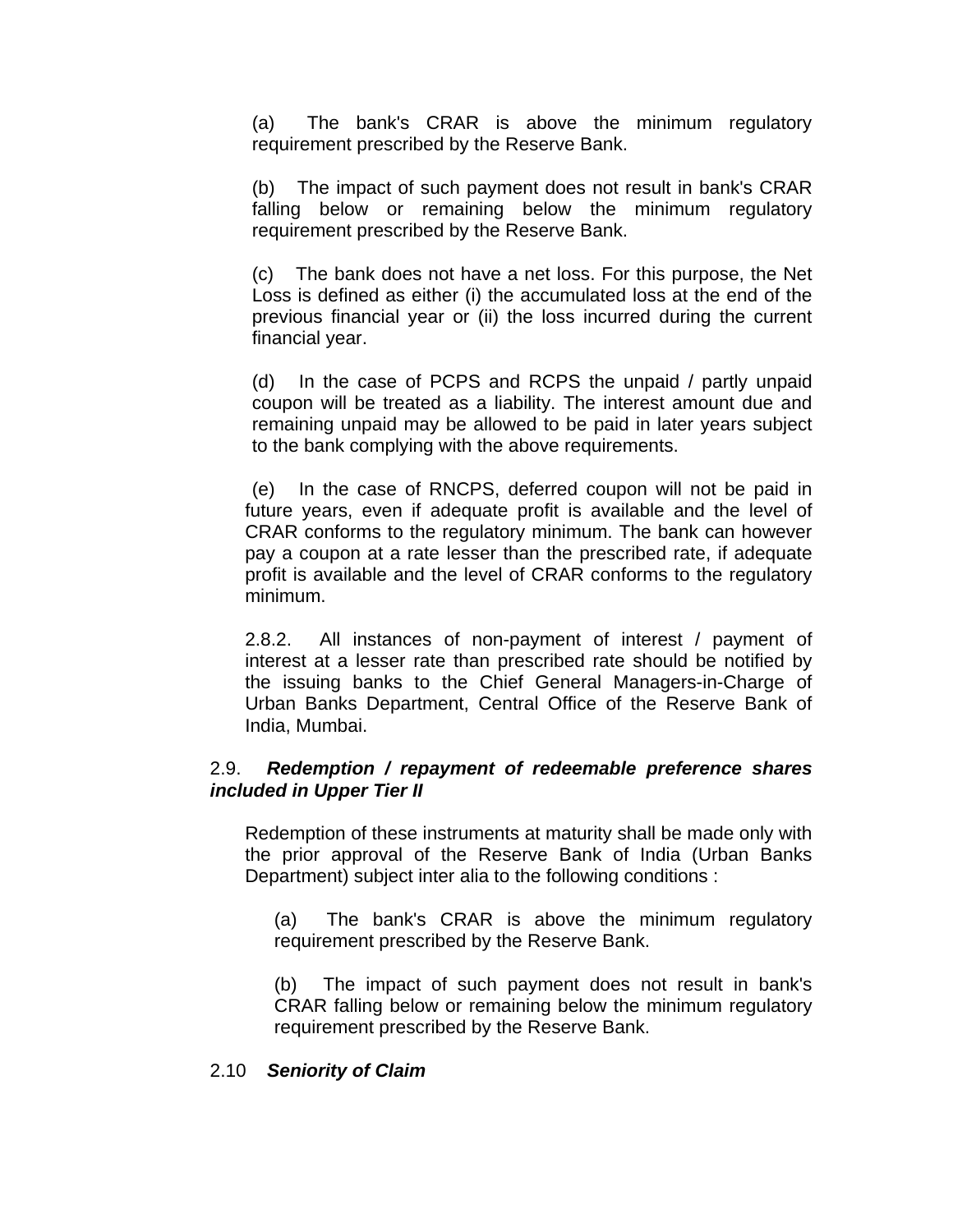The claims of the investors in these instruments shall be senior to the claims of investors in instruments eligible for inclusion in Tier I capital and subordinate to the claims of all other creditors including those in lower Tier II and the depositors. Amongst the investors of various instruments included in upper Tier II, the claims shall rank pari-passu with each other.

### 2.11 *Voting Rights*

The investors in Tier II preference shares shall not be eligible for any voting rights.

### 2.12 *Amortization for the purpose of computing CRAR*

The Redeemable Preference Shares (both cumulative and noncumulative) shall be subjected to a progressive discount for capital adequacy purposes over the last five years of their tenor, as they approach maturity as indicated in the table below for being eligible for inclusion in Tier II capital.

| <b>Remaining Maturity of Instruments</b>      | Rate<br>O1<br>Discount (%) |
|-----------------------------------------------|----------------------------|
| Less than one year                            | 100                        |
| One year and more but less than two years     | 80                         |
| Two years and more but less than three years  | 60                         |
| Three years and more but less than four years | 40                         |
| Four years and more but less than five years  | 20                         |

#### 2.13 *Other Conditions*

(a) The Tier II preference shares should be fully paid-up, unsecured, and free of any restrictive clauses.

(b) The Tier II preference shares may be rated at the discretion of the issuer.

(c) Banks should comply with the terms and conditions, if any, stipulated by other regulatory authorities in regard to issue of the Tier II Preference Shares, provided they do not result in violation of any of the terms and conditions specified in these guidelines. Any instance of conflict shall be brought to the notice of the RBI for seeking confirmation of the eligibility of the instrument for inclusion in Tier II capital.